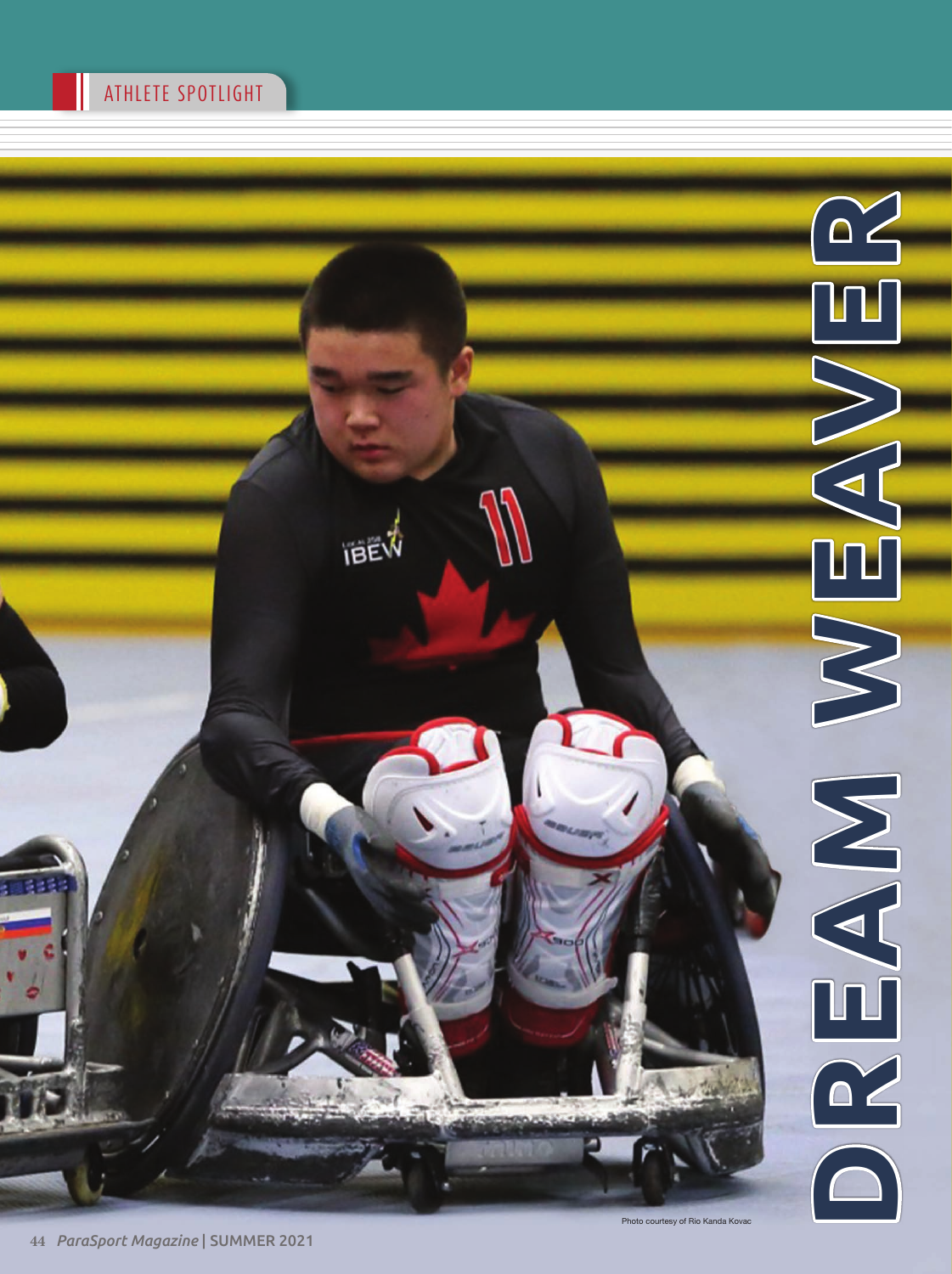## **Paralympics to Media Platforms Rio Kanda Kovac has BIG Plans**

*There are some sports that are just not for everyone. These are generally the ones that the more conservative folk shake their head at and question "who would want to do that?" But it's those same sports for which a small faction of athletes share a passion as unique as the sport itself. Enter Wheelchair Rugby.*

It's tough. It's rough. It's loud. It's fast-paced. And it's a bit shocking for the uninitiated spectator. It's all of that, plus the social environment and the camaraderie with his teammates that Rio Kanda Kovac loves about his sport.

At only 19 years old Rio, a recent high school graduate, is remarkably young to be representing Team Canada on the wheelchair rugby team. "Most of the players are in their mid 30s or even 40s," Rio explains, "but we are trying to build a younger team. I'm a pretty big hitter… that's my job to try and knock people over. That's part of the game."

For the unaware, wheelchair rugby is a tenacious game. A full-contact court sport, it was invented in the 1970s in Winnipeg by a small group of athletes with quadriplegia who were looking for an alternative to wheelchair basketball. They wanted a sport that would allow players with reduced arm and hand

## **By Jeff Tiessen**

function to participate equally. The sport they created, now known as wheelchair rugby, was originally called Murderball.

Born in Canada, living in Toronto, Rio lived in Japan at a young age where he underwent surgery related to his CMT (Marie Charcot Tooth disease) and resided in Japan with his dad for a couple years as a young teen. That's when he discovered wheelchair rugby and got interested in the sport. Ironically, the game he watched on TV that inspired him was being played in Canada.

It was Canada against Argentina broadcasting from the 2015 Parapan American Games in Toronto. "Sitting and watching," Rio shares, "it was the first time I felt like 'Hey, I could play this. I could do that.'" Rio also shares that growing up he couldn't play sports like hockey and soccer. "I was always on the sidelines. This [rugby] was it. I knew I needed to pursue it."

Rio didn't delay. He started training immediately and within a year, at 13, he was playing wheelchair rugby. And he hasn't stopped playing. He played in Japan for two years before deciding to come back to Canada. His first year back he received his athlete development card and has been training and travelling with the junior national team ever since. His sights are set on representing Canada at the 2024 Summer Paralympic Games in Paris. "I absolutely want to make that team. The World Championships next year in Denmark is my first goal with me being part of the senior team." Describing himself as determined, hard-working, enthusiastic and motivated, Rio recognizes that it took time to get to where he is now athletically, but is ready for the journey and the adventures that lie ahead.

Rio appreciates that there will be obstacles ahead, and equipment for rugby players can be one of them.

*"It was tough for me growing up with a disability in an able-bodied world thinking that there just wasn't a lot out there for me."*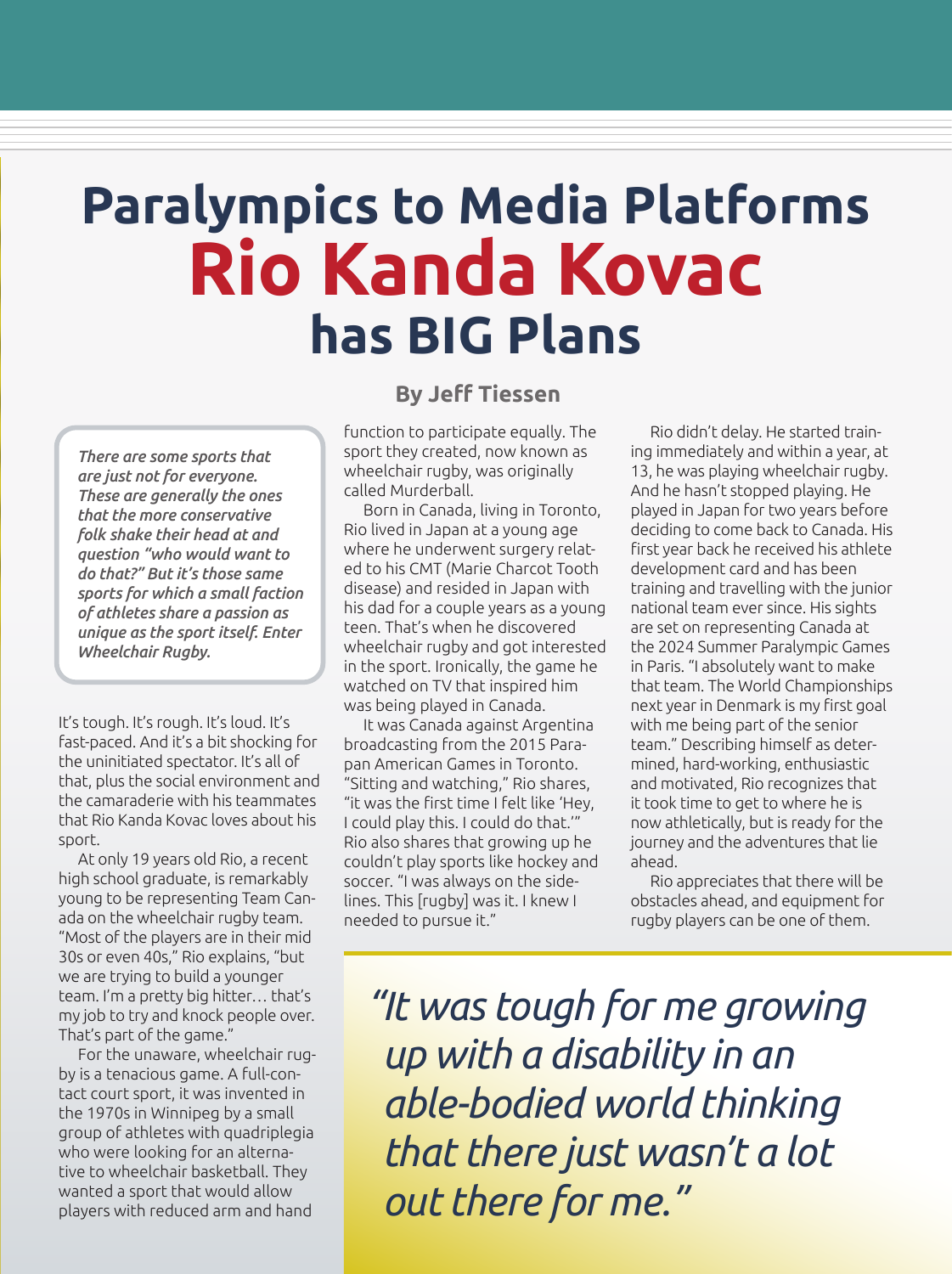

Wheelchairs for rugby are costly. Un derstandably, they are custom-made and it's a very niche market. "My dad paid for my first chair and I'm really thankful because it wasn't cheap."

With a pricetag in and around \$10,000, the rough-and-tumble nature of the sport calls for a new wheelchair every two to three years. "I did a GoFundMe for my second chair, the one I currently use, and raised \$11,000 for it," he tells. "I'll need to do the same next year for my next chair. Some say it's a 'rich man's sport'," he laughs.

Rio uses his "everyday" manual wheelchair for daily mobility. His disability – CMT – is a degenerative disorder. Understanding that his hands, arms and legs will continue to weaken over time, Rio is focussed on fitness training now to combat that. "My dad has CMT too. He's been really helpful on my journey to parasport. My dad is my idol."

But outside of sport, it's import ant to Rio to be as active as he can be. "Outside of rugby, from a life style standpoint, physical activity is essential for me. I have some mental health challenges. Wheeling around outside calms me down. It's been re ally important to stay active this year with everyone forced indoors."

To keep him on the move Rio uses a companion for grocery-getting and heading out with siblings and friends on bike and park paths. To save some wear and tear on his arms and shoul ders, his quick-attach Companion does the wheeling for him. A zippy product from Cheelcare, the mobility device is a hand-throttle, power-driv en add-on for manual wheelchairs. "It becomes part of the chair," describes Rio, "but there are times that I don't use it when I want some extra cardio exercise."

That extra cardio comes in many different forms for Rio as well. He enjoys going out for a wheel on the road, swimming, sailing in the harbour, and kayaking too. "With kay aking, because my CMT affects my hand strength which makes it hard